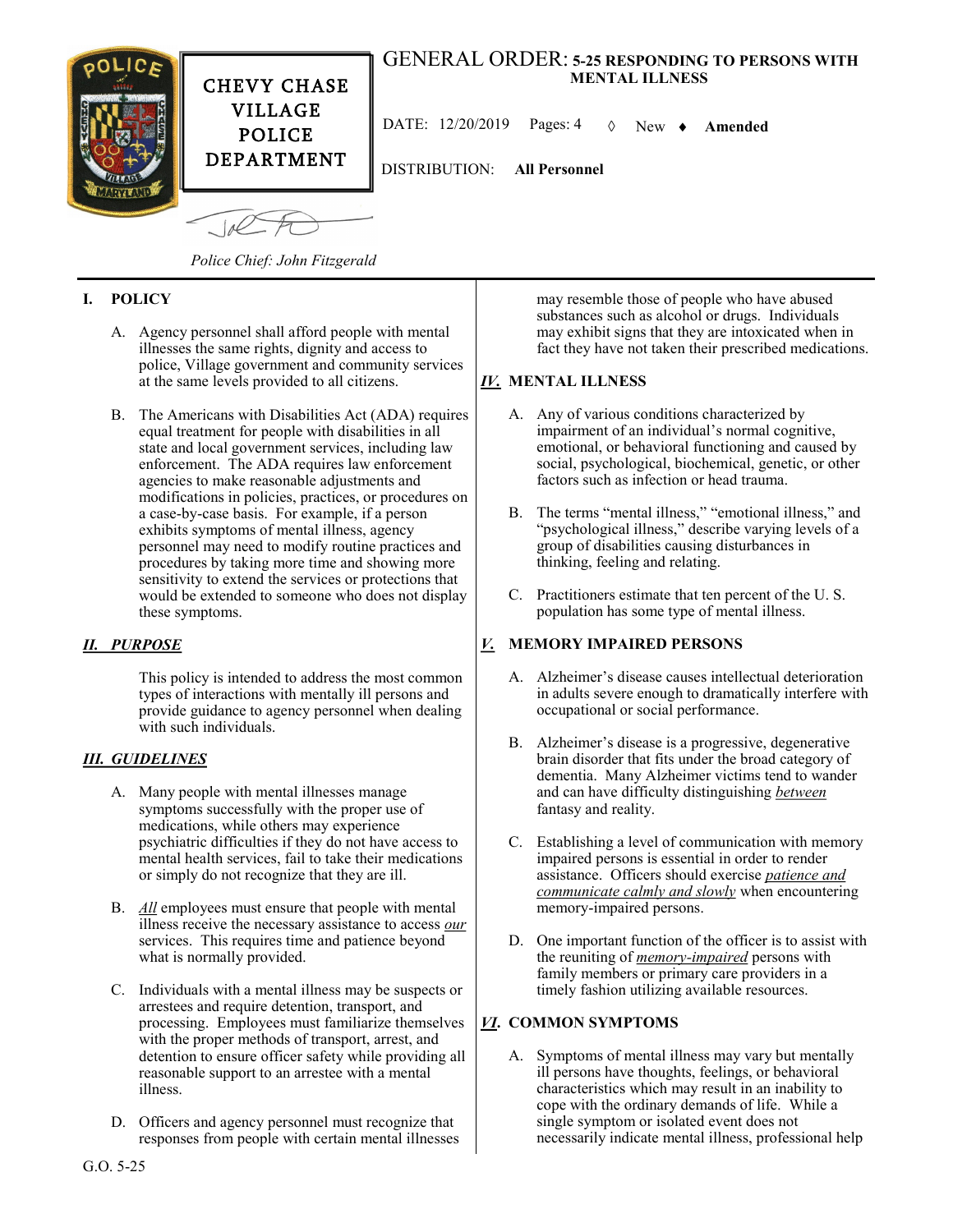should be sought if symptoms persist or worsen. The following may prove useful in recognizing warning signs of mental illness.

- Social withdrawal
- Sitting and doing nothing
- Withdrawal from family, friends; abnormal self-centeredness
- Dropping out of activities such as occupations and hobbies
- Decline in academic or athletic performance
- Loss of interest in once pleasurable activities
- Expression of hopelessness, helplessness, inadequacy
- Changes in appetite, weight loss or gain
- Behaviors unrelated to events or circumstances
- Excessive fatigue or inability to sleep
- Pessimism and perceiving the world as "dead"
- Thinking or talking about suicide
- Inability to concentrate or cope with minor problems
- Irrational statements, poor reasoning, memory, *or* judgment
- Expressing ideas of being harassed or threatened
- Nonsensical speech, word repetition, extremely slow speech
- Argumentative, belligerent or hostile behavior
- Inability to cry or excessive crying
- Nonverbal expressions of sadness or grief
- Hyperactivity or inactivity or alterations between the two
- Deterioration in personal hygiene and appearance
- Drug or alcohol abuse
- Forgetfulness or loss of valuable possessions
- Inappropriate use of household items, e.g. aluminum foil covering windows
- *A*ccumulation of trash, hording string, newspapers, etc.
- Disorientation in time *and/or* place
- *Becoming disoriented* in familiar settings
- B. The degree to which these symptoms exist varies from person to person. Many of these symptoms represent internal, emotional states that are not readily observable from a distance but are noticeable in conversation with the person.

#### **VII.RESPONSE TO PEOPLE WITH MENTAL ILLNESS**

- A. *Some* persons with mental illness can be easily upset and may engage in tantrums or self-destructive behavior. Minor changes in daily routines may trigger these behaviors.
- B. Frequently, a family member or friend is of great value in calming an individual exhibiting unusual behavior as a result of mental or emotional impairment.
- C. The following guidelines detail how to approach and interact with people who may have mental illness and who may be a crime victim, witness, or suspect. These guidelines should be followed in all contacts, whether on the street or during more formal interviews and interrogations. While protecting their own safety, the safety of the person with mental illness and others at the scene, the officer should:
	- speak calmly *and softly*; loud, stern tones will likely have either no effect or a negative effect on the individual
	- use non-threatening body language and if possible, keep your hands by your sides
	- eliminate to the degree possible all loud sounds, bright lights, sirens, and crowds and try moving the individual to a calm environment
	- look for personal identification or medical tags which often provide a contact name and telephone number
	- contact the caregiver who often is the best resource for specific advice on calming the person and ensuring officer's safety until the caregiver arrives
	- prepare yourself for time consuming interactions as mentally-impaired persons should not be rushed unless there is an emergency; *allow plenty of time for answers to come*
	- repeat short, direct phrases as too much talking can distract and cause confusion
	- *Some* mentally ill persons have sensory impairments that make it difficult to process information. Officers should avoid touching the person unless absolutely necessary; use soft gestures, avoid quick movements and do not automatically interpret odd behavior as belligerent
	- be conscious of different forms of communication as mentally ill persons often use signals or gestures instead of words to communicate
	- do not get angry, maintain calmness and patience
	- maintain a safe distance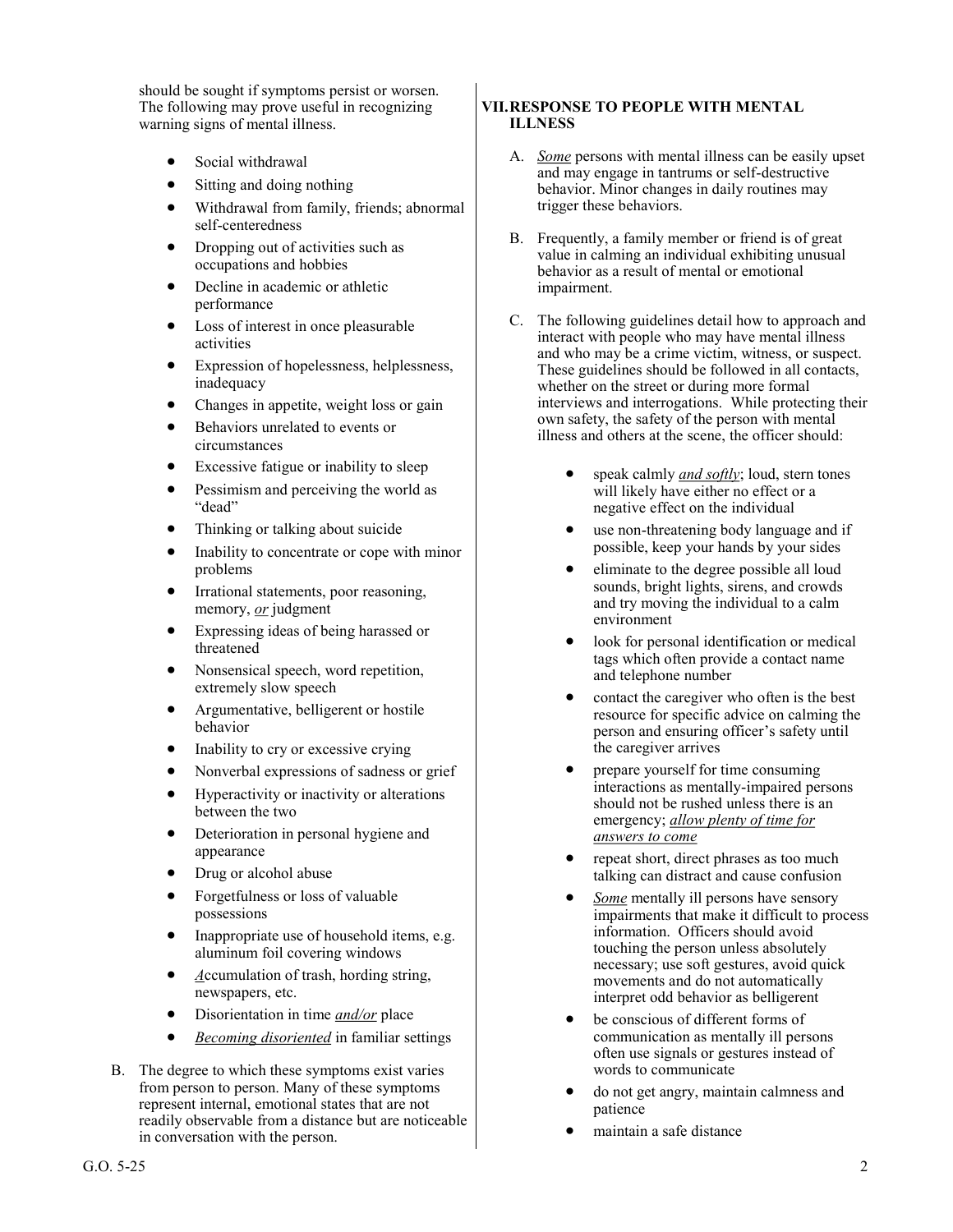- D. Once sufficient information is collected about the nature of the incident and the situation is stabilized, officers may exercise a wide range of options when selecting an appropriate disposition.
	- Refer or transport the person for medical attention if injured or abused
	- Disengage and conclude the interaction without taking any action
	- Release to care of family, caregiver or mental health provider
	- Refer or transport to substance abuse services
	- Assist in arranging voluntary admission to a mental health facility if requested
	- Transport for involuntary emergency psychiatric evaluation if the person's behavior meets the criteria for this action

## **VIII. INTERVIEW AND INTERROGATION**

- A. Officers attempting to conduct an interview of a mentally ill or cognitively impaired person *must consider whether, based upon the nature of the mental illness or cognitive impairment, the person is able to understand her/his situation, the interviewer's questions, and the consequences of the answers. These considerations are especially critical if the person is being interviewed as a suspect*.
- B. *Interviewing* officers should keep the following in mind:
	- *Do* not interpret lack of eye contact or strange actions as indicative of deceit
	- Use simple and straightforward language
	- Do not employ common interrogation techniques, suggest answers, attempt to complete thoughts of persons slow to respond
	- Recognize that the individual might be easily manipulated and highly suggestible

# **IX. CUSTODY**

- A. If an individual with a mental, emotional, or psychological illness is taken into custody, officers will make responsible efforts to use the least restraint possible and protect the arrestee from self-injury. The overall circumstances and the person's potential for violence will determine if handcuffs will be used as a temporary measure to prevent injury to the person or the officer. Officers may wish to consider a transport by Fire/Rescue personnel and utilize leather restraints.
- B. In a misdemeanor incident where an individual is apparently mentally ill, officers should seek

non-arrest resolutions. The most desired resolution is voluntary admission to an appropriate mental health facility *or reuniting the person with caregivers*. However, when public safety is at issue, officers will follow Maryland Code, Health General Article 10-620 et seq., regarding involuntary emergency evaluation:

- 1. INVOLUNTARY ADMISSION: A higher level of law enforcement intervention is required when officers encounter the following scenarios:
	- i. The person is imminently dangerous to self or others.
	- ii. The person is unable to care for self (unable or refuses to accept intervention which would meet minimum needs for food, clothes, shelter or physical well being).
	- iii. The person is suffering substantial physical deterioration and shows an inability to function if not treated immediately.
- 2. Officers can respond with the most appropriate of the following alternatives for involuntary admissions to a psychiatric hospital:
	- (a). if the person in question poses no apparent immediate threat to themselves or others, a relative or any responsible person may petition a judge to order the detention and a hearing for the person who is believed to be in need of psychiatric hospitalization.
	- (b). Police officers who personally observe the actions of the individual and have reason to believe that the person is in clear and imminent danger of causing personal harm to himself or others, should be transported to Suburban hospital or another appropriate facility.
	- i. At the hospital the officer must complete the Petition for Emergency Evaluation form (CC-DC #13).
	- The officer must also complete the Certification by Peace Officer form (CC-DC #14).
	- iii. The officer must complete an event report detailing circumstances of the event which led to the involuntary admission application.

### **X. AVAILABLE RESOURCES**

There are several community mental health resources available to the officer.